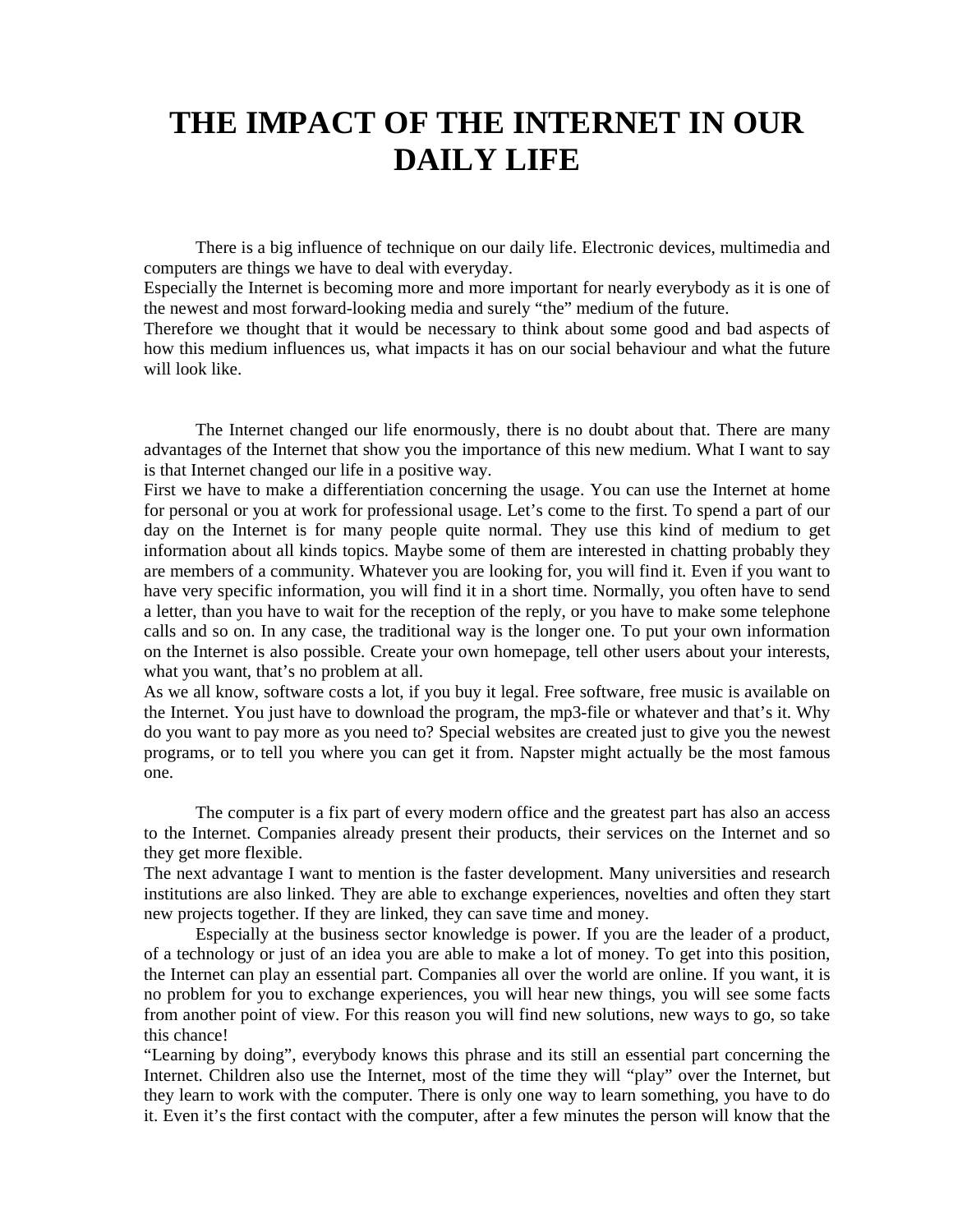computer-mouse is no animal running on the monitor. He or she learns to write on the keyboard, to navigate, to open and close programs, to save data... within hours. Try to do that on a normal computer course for beginners, you will need more time and the most important fact, it's not as funny as surfing on the Internet and so they participants are less motivated.

Let's change over to another positive effect of the Internet.

 In any case, everybody's private situation is different. For many women their own children are the main reason for staying at home. Nowadays this won't be a problem any more, you can do work on your computer at home, called tele-working. Also men take this opportunity to work at home. What are the consequences, the advantages of tele-working? Sure, if you have a family, you can spend more time at home, probably you can spend more time with your children. Next is, that you can organize every day in the way you want to. Meetings at the company are reduced to a minimum. Tele-working is also an advantage for the owner of the company. Official studies substantiate that people who work at home are more motivated than their colleagues at the office. .

You see, the Internet is really a very positive medium. Use the Internet and discover the advantages of this new, forward-looking medium!

Another advantage of the internet is that you can join a community.

You can create new social contacts all over the world, which you could not do so easy without the internet.

 Such communities can also help people who can not go out to find friends in the real life because they are disabled. Therefore they can chat with other people via the internet. Sometimes it is also easier for people, who are afraid to look into the other's face while talking, to chat with a person that they do not know. There is something between them which makes it easier for them to communicate. It also does not matter if you have a terrible appearance because you can pretend to be whatever you want. You can also change your gender and your age to talk about topics which you do not normally do.

 However, there are no time and place limitations and there are no boundaries, both geographical and political. You can chat with people in Australia and you have freedom of your mind in a way.

Moreover the internet is much cheaper than the real life, e.g. phoning a friend in Australia costs more than to chat with him.

From my point of view the e-mail has replaced the traditional letter. You do not have to buy stamps anymore and it is much faster and also for free. You can also add files to your E-mail and that's why a big data transfer is possible. Therefore you do not have to send disks with information around the world anymore and you have your information in a digital way.

Another free service of the internet is sending SMS. You can save a lot of money if you do not send it with your mobile phone especially from Austria to America. You also have the opportunity to register as a user. Then you can use more things, e.g. sending E-postcards, Imessages (messages between registered users), and lead an address book.

You can also place your digital photos in the internet. With a password and a login name your friends in America can look at your photos without sending them to them.

 Another important part is online gaming. You can play with people from all over the world and share your knowledge. In my opinion it's more exiting to play with friends than playing alone.

 Additionally, another big advantage of the internet is the easy access to information. Online reference books and dictionaries replace the way to the bookshop or to the library. It is again cheaper to search for information in the internet than to buy a book that is old after one year. In the internet a lot of information is renewed and up to date. You can also find information which is very new and a book does not exist yet.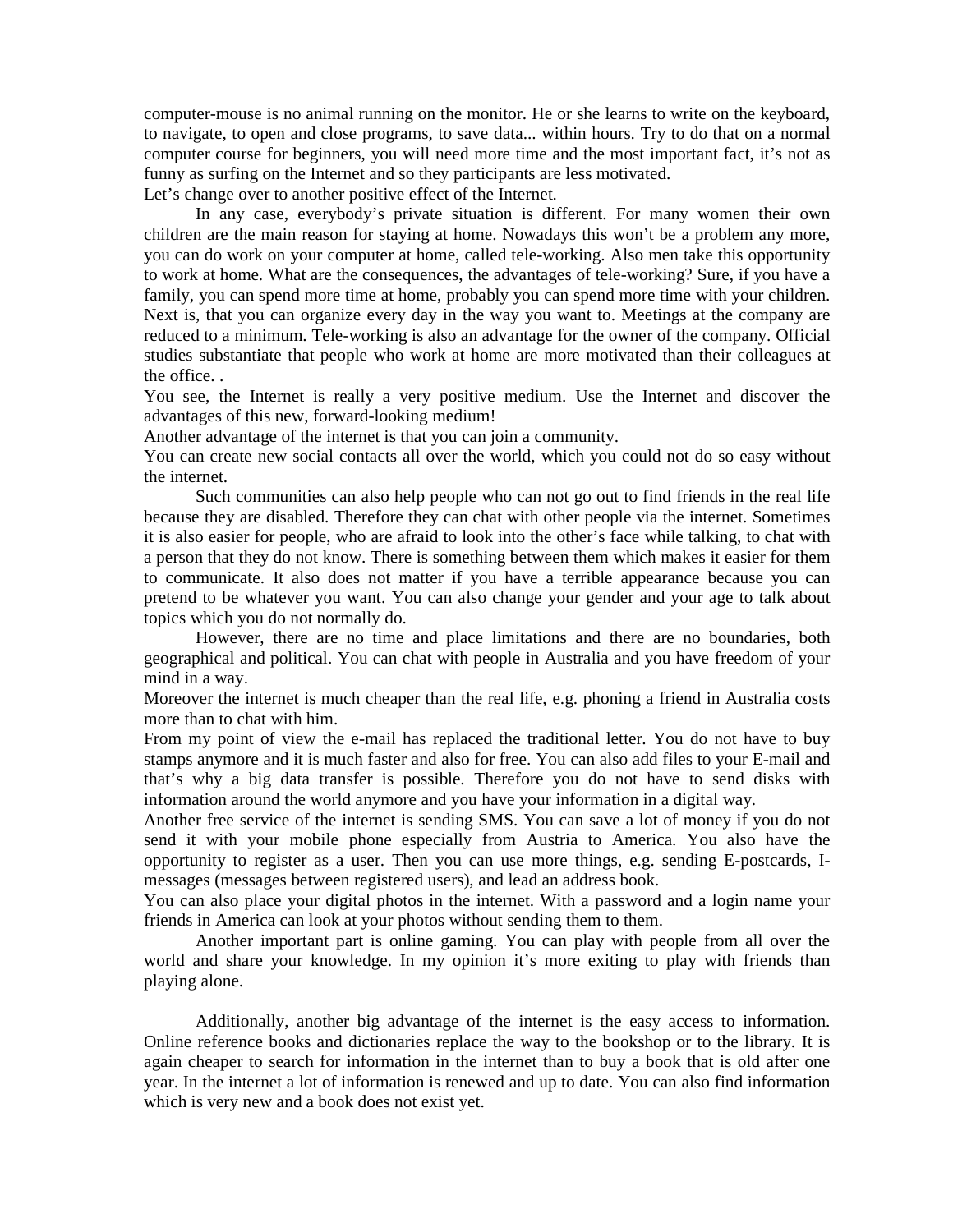Moreover you can read the daily newspapers from all over the world, sometimes for free. You do not have to buy them anymore. In addition, most newspaper sites have an archive in which you can search for old articles.

 However, the internet is also a big "advertising company". A lot of enterprises have a homepage with ads and support opportunities. On some of them you can order products online. Then you do not have to go to the city anymore. You avoid waiting in front of the cash because of a long queue.

 Moreover, you can get the newest stock exchange courses because the stock exchange in the Internet is always the most current one. You also have the ability to tell the computer to buy shares when the course is down.

 Besides you can learn with the internet. CBTs (Computer Based Training) already exist but you can also join an internet course with other members.

 Furthermore you can hold videoconferences which mean that e.g. your teacher is sitting in his office in America and teaching you in Austria.

 This is very important in the medical sector because doctors from all over the world can join an operation. So specialists can give tips and help other doctors to complete the operation successfully. The patient has not to wait until a specialist will come from America.

But this is only available because of the internet 2 which is much faster.

 The internet is a database full of information and offers us a lot of services, sometimes for free. This makes our life easier and sometimes also cheaper.

All in all I think that the internet is very useful especially for students.

Clicking on the Internet-Button is getting more and more thrilling nowadays.

 Sometimes it is a real adventure not being sure if you have downloaded a virus or if it is only a hoax. You even cannot be sure to be alone if you are alone. Is there someone else working on my computer or is it only me? To have more security you have to install a firewall, buy antivirus-programmes and update them regularly. So you have to spend much money only for preventing a virus-caused breakdown or hacker-attacks. It is annoying not being sure if the money you have spent will prevent all those things or if there is already a new virus and a new way hacking into computers. This is no more an investment into security it is a steady consumption which will not end. Some people even have to take up a loan to buy a computer. They are forced to buy one. Otherwise they maybe would not be able to stay in their job. What will the poor people do? They will be rarely informed about news and the space between rich and poor will become bigger and bigger.

Having downloaded the latest anti-virus-program it will not prevent meeting bad people on the internet. If you chat with someone you cannot be sure about the truth of his/her words. Most people cheat emotions, cheat about their appearance, age, job. That can be funny but if you want to meet someone talking to each other seriously it can be hard to do so. Is it a man, is it a woman or is it someone I already know? You never can be sure. Is that something on the other side already hacking into my computer reading personal information? If you get to a web site of a bank – is it a real bank or only a faked one? There have to be some signs which identify an original website reliably. How can I be sure if I want to buy something on the web and send my credit card-number that nobody will read it?

Imagine the following scene: You are surfing through the internet and suddenly – you are just downloading the latest screensaver of Verona Feldbusch – the whole internet breaks down. What would you do? Trying to build your own internet? Worrying about the lack of Verona? Sitting in front of the computer waiting for hours and looking into a black screen? Seriously, what would happen? I think most of the people would wait an hour or longer. Some people would stop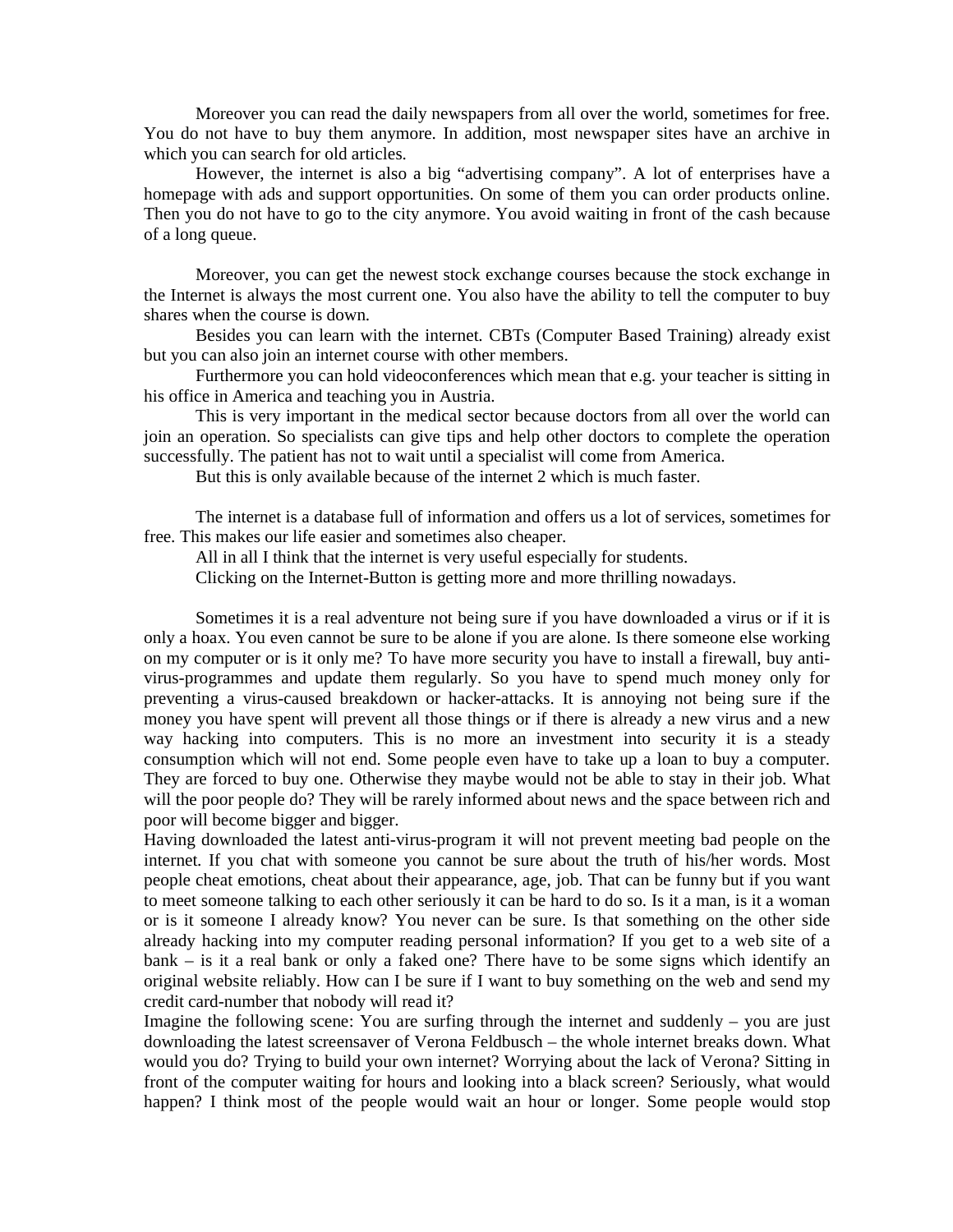existing because they have no real life. They only exist on the internet with their avatars in the chat rooms. They have given up reality for cyberspace. It is more practical for them because they do not need to ask someone to meet someone. The other one is just on the other end. Seriously speaking, I think people would not be glad about having to get out of their rooms. They feel uncomfortable about leaving their beloved computer. They do not know what to do. I think many even do not know any more how a book looks like or a typewriter. Besides losing our social abilities we are also losing our every-day-abilities. The computer is a nanny, a dictionary, an information centre, a job, a shopping centre. Nobody has to know anything about everyday business because the computer does it for us.

 Internet user are becoming younger and younger. For children it is no problem to work with a computer. They just accept "him" as partner. But what do the older people do? Some even do not know how to switch the computer on. I know some people who are afraid of the computer. They think everything they do is wrong and the computer is breaking down on purpose. For these people the computer is already too complex. There has to be something like a computer for beginners. Otherwise there will always be some people who do not want to know how to use the computer because there is too much to know about it.

There are people who do not read the paper in the morning any more. They are reading the epaper. Even in the morning they are sitting in front of the computer and not talking to each other while drinking a cup of tea. In the future there will be more and more e-papers and the newspapers will disappear. Some are beginning to talk to their computer (Come on, let's work!) but they are not any more able to talk to each other. While chatting in the internet you are frequently using abbreviations, uncompleted sentences and so on. This leads to speaking disabilities in everyday life.

One of the most negative aspects of the impact of the internet on our daily life is, in my opinion, that it alters the social behaviour, habits and abilities of people.

Especially children are often badly influenced by the internet.

 Therefore I want to deal with the impact of the internet on the social behaviour of children.

In our times, when nearly every household has a computer and access to the internet, it is only clear that also children deal with computers and the internet. They should learn how to use it, of course.

 The world of the World Wide Web and virtual space is going to become more important with every year and everybody should be able to use this tool – even children.

 They should know how to get information, how they can buy something on the web, where they can meet people online.

 They should be able to use the internet because if they are not, they are going to have great difficulties with getting on in their lives without knowing how to use the internet later on. Simply because it is a very powerful media which is going to be the main medium in the future.

But what I am worrying about is that children will be very competent experts on using the internet – but not on how to live in the real world anymore.

 The first point I want to mention is that I don't consider the internet as a suitable babysitter or friend for children.

 As I have already said, I think that it is important that children learn how to use the internet but it is also very important that they learn to have the right attitude towards the internet.

 The internet will never replace the real world and therefore it is important that children see that the internet is a great tool if you know how to handle it but it should not be a replacement for real friends, for a real life. It's the parents duty to tell their children so.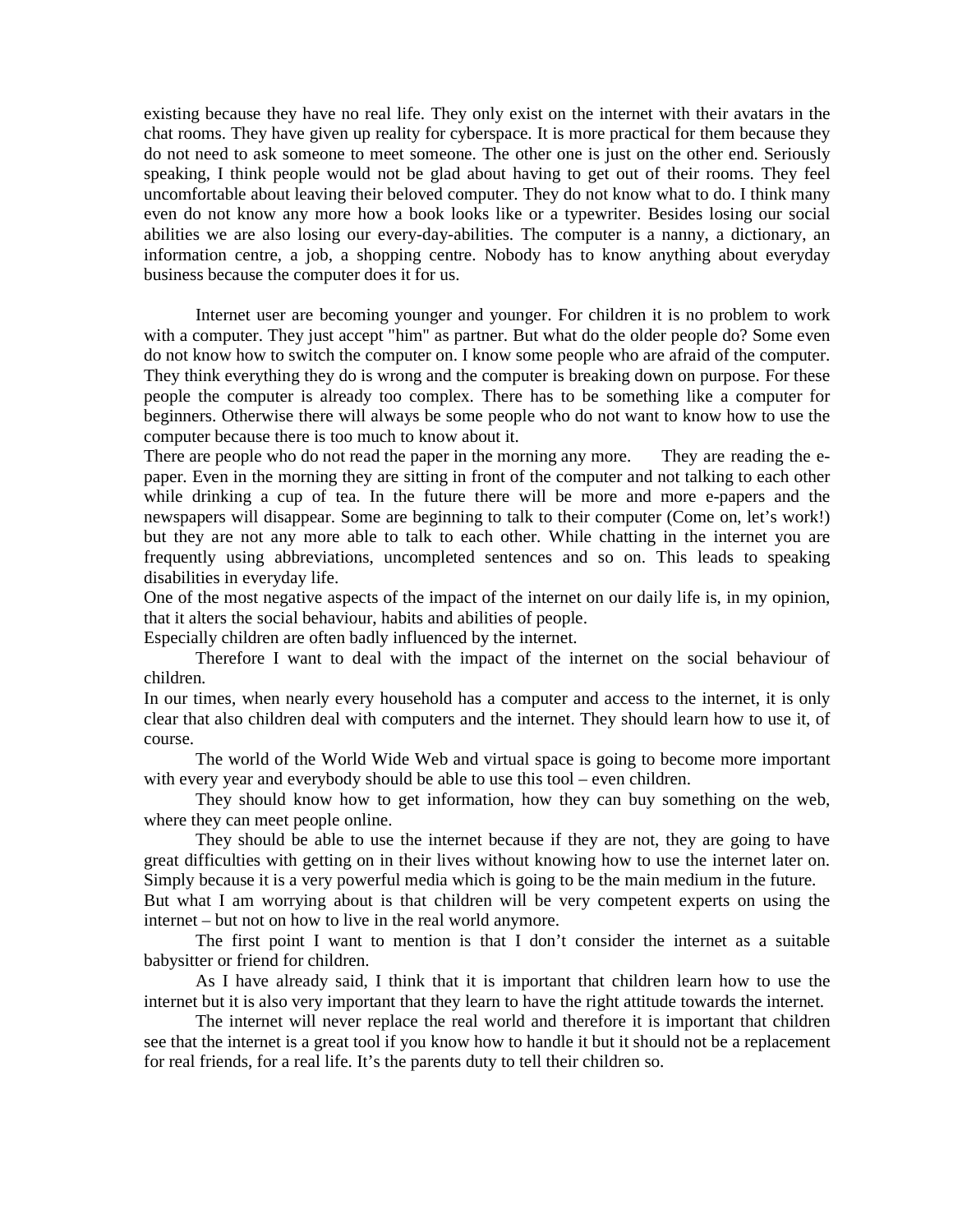Parents should not just put their children in front of a computer and say "Oh well, that's the internet, go on, have some fun and be quiet." The internet was not made for children and so it should not be used as a babysitter.

 You can never be sure what the child will get to see when it is online without an adult sitting next to it. There is so much harmful, offending and simply disgusting material on the internet, that it is – in my opinion – totally careless when you let your children surf through the net all by themselves.

 By reading the emails from the discussion group I often heard that if you teach your children the basics of ethic and just tell them not to look at harmful material then they can go online and surf through the net alone. I'm not of the same opinion. Children are children and they are not adults. If you tell them not to look at – for example – pornographic sites, you can never be sure that they will not. Children are nosy ones – at least most of them are – and most children will go and have a look at pornographic materials on the internet. The only way to provide that children do not see harmful things on the internet is to sit next to them and supervise them.

 I have a little brother, aged seven and when he wants to go online, then he has to ask my parents or me to come with him and sit next to him while he's surfing. Surely, it doesn't mean fun when you have to sit next to him and listen to the Teletubbies talking or see Mickey Mouse bowling but I am far more interested in hearing and seeing these things than in not being sure what he would see if I was not sitting next to him.

That's the one point why the internet should not be used as a babysitter.

The other point is that it is  $-$  in my opinion  $-$  not good for the children to sit in front of the computer all day.

 Children need friends and they need to play with friends to learn how to behave and how to interact with others.

Human beings are not born with any social abilities – we have to learn all of these stuff.

 And if children sit in front of the computer and don't play with other children – when and where should they learn how to behave?

 Another question is whether the internet is a useful medium to educate children or not. Well, in my opinion it is not.

 Even for adults it is often a problem to say whether an information is right or wrong on the internet. So when adults are not able to be sure about it – how should children be?

 The risk to learn wrong things from the internet is very big and so the internet should not be used to educate the child right from the beginning on.

 But: You should try to tell your children how they can distinguish between "good" and "bad" information. (Be critically, try to figure out who has written the information, when was the last update, and so on….) Later on, they will have to get information for the internet and then they should be able to use it, of course.

 But in my opinion there's no sense to teach them the basics with the help of the internet before they have learnt how to distinguish between good and bad information – they are simply too young to be sure about that.

It is very difficult to differ between the good and bad aspects of internet. There are good and bad things about every service of the internet.

If you chat you can meet many interesting people which come from all over the world. Distance is not important any more. You can meet people which are not able to find friends in reality because of their appearance. In cyberspace there is no appearance - the character of a person counts. But you also can meet people, who cheat on you and fool you. That can be funny, but it is not if you want to meet "real", divine friends. Sometimes, if you meet your online friends it can be very thrilling. You make your own picture of your chat-partner in your mind. And what about your friends in reality? There will be less time left for them, if you sit in front of the PC all the day. But there is also the possibility to make your real friends your online-friends.